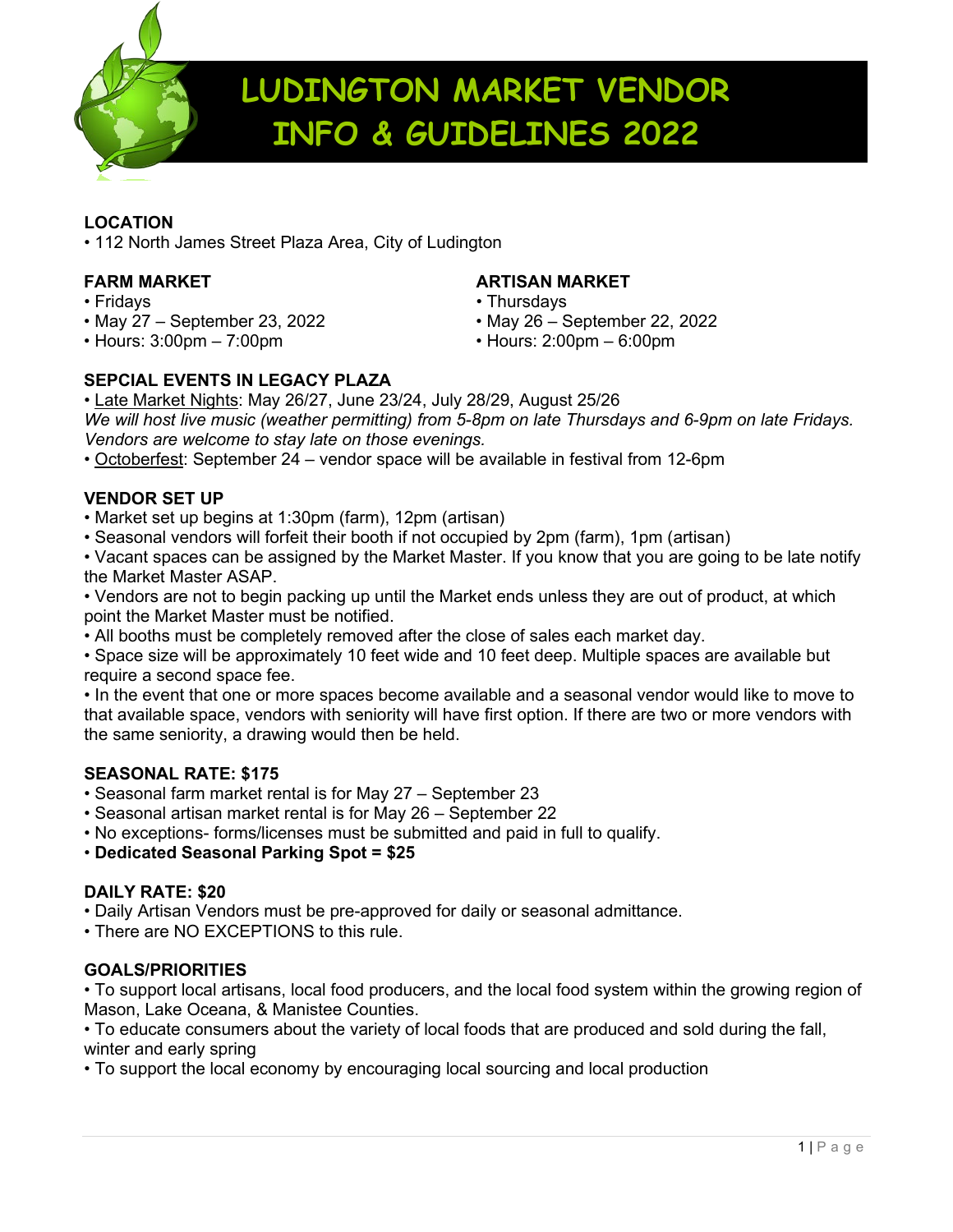#### **FOOD VENDORS**

Accordingly, we prioritize food vendors in the following order; if we have so many vendors that we cannot accommodate everyone, we will accept vendors according to these priorities:

- Fresh food vendors (produce, meat and poultry, eggs, and other products raised in our bioregion)
- Value-added producers (baked goods, prepared products, cheese, sweets, etc.) whose products are both produced locally and sourced locally
- Value-added producers whose products are either produced locally or sourced locally
- Value-added producers whose products are neither produced locally nor sourced locally

#### **ARTISAN VENDORS**

Art/craft vendors whose products are based in the agricultural economy will be given preference (e.g. fiber arts, personal care products made from herbs and botanicals, leather work, etc.). We reserve the right to limit craft vendors with same or similar type items to allow for a wider variety of products. Limited craft/artisan booths are as follows. **NO EXCEPTIONS.**

• Only 1 booth of the following items will be accepted where that item is the primary product being sold:<br>soaps, lotions, balms, or gels. baked goods (must be prepared in a licensed kitchen)

**baked goods** (must be prepared in a licensed kitchen) • No more than 2 booths of the following items will be accepted at ANY time, where the item is the primary item being sold at that booth.

**Jewelry** (of any kind regardless of uniqueness)

#### **NON-PROFIT ORGANIZATIONS**

We will provide 2 spaces per market, free of charge, to non-profit organizations. This space is outside the pavilion. Priority will be given to organizations working in the areas of sustainability, agricultural and natural resource conservation, and community and economic development, including the arts. Products sold by non-profits will be evaluated on a case by case basis. A copy of the non-profit certification is required at the time of application. Non-profit products and booths are not required to meet the conditions above and will be evaluated on an individual basis.

#### **SPACE REQUIREMENTS**

- Vendors will be sent a registration link to choose and pay for their space once they are approved.
- Market Master reserves the right to reassign spaces.
- Seasonal vendors will have the same space throughout the season.
- Seasonal renter may not move or sublet their spaces without the Market Masters approval.
- Seasonal vendors will be assigned to spaces first, then Daily vendors.
- Vacant spaces will be assigned on a first come first serve basis.

#### **PRODUCT DISPLAY**

• All seasonal spaces are under the pavilion. Vendors will be responsible to furnish all display items needed. (tables, tents, umbrellas, etc.)

• There is absolutely NO staking allowed. Vendors should use weights such as cement blocks, sandfilled or water-filled bottles, etc.

• Vendors must display a sign with name and city clearly visible to the public. Sign size should be a minimum size of 8.5 X 11

• Each vendor area must be under the "on site" supervision of a responsible person 18 years of age or older.

• All vendor specific signs and other related structures such as tents shall be removed from the premises at the completion of each market day. All signs and structures must be weighted down for weather.

• Vendors shall display products only within their assigned area.

• Vendors shall at all times conduct themselves in a pleasant and courteous manner with customers and other vendors.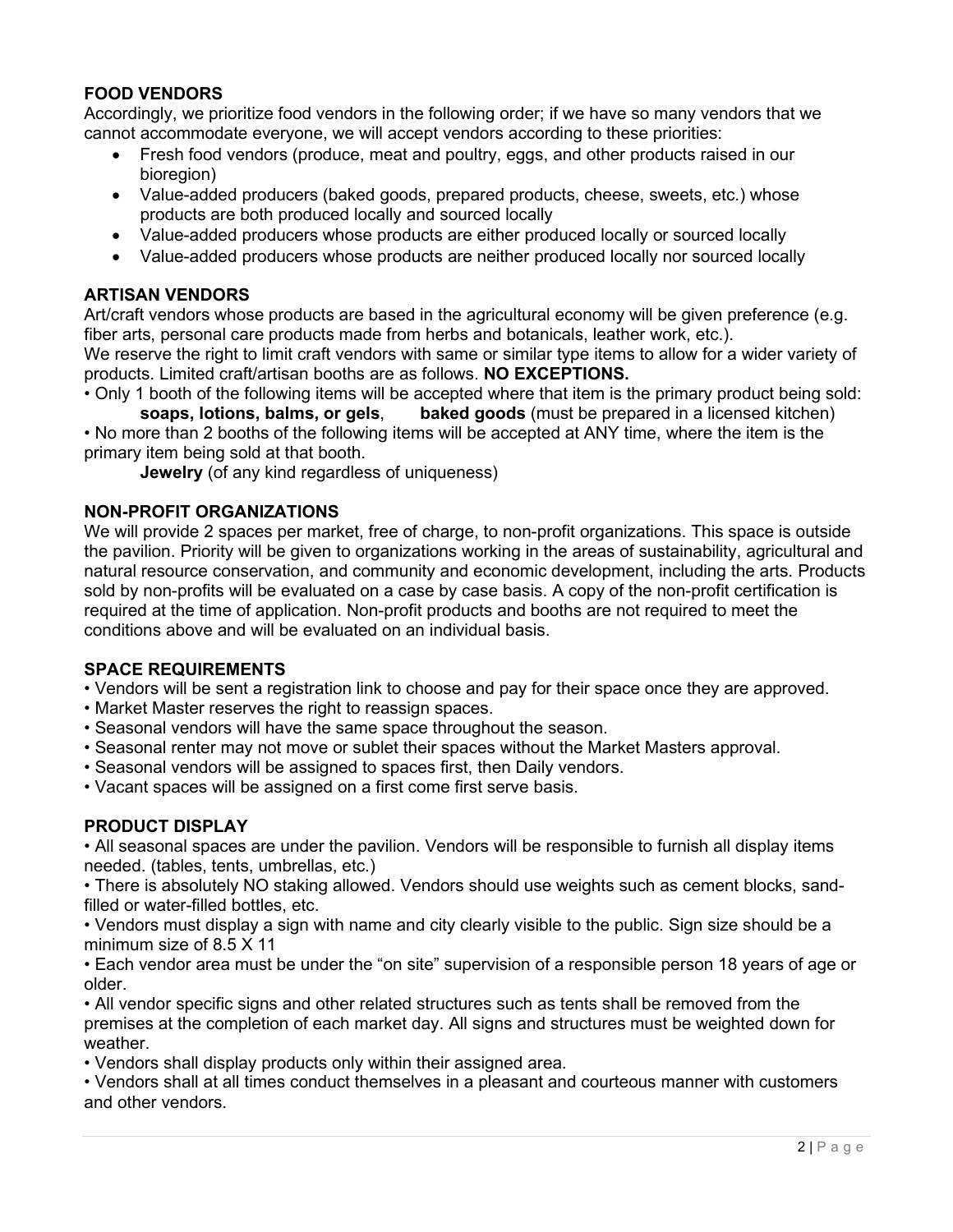#### **PRODUCT**

• Items sold at the Ludington Farmers Market are limited to fruit, produce, prepared baked goods, cheese, eggs, jams, syrups, and jellies (with compliance to all applicable prepared food laws and copies of proper permits on file with the City of Ludington DDA prior to sale), flowers, and plants. • The Ludington Farmers Market is NOT a resale market. Consumers are expecting to purchase goods

directly from the grower/producer. If you are a part of a co-op or family farming operation and intend to have a joint booth with members of such an arrangement, all entities involved must be clearly stated on the application as well as the legal relationship of the arrangement and documentation must be included in the application packet. You MAY NOT purchase goods from another entity for any reason and resell those.

• All produce must be Michigan grown in our growing region of **Mason, Lake, Oceana & Manistee Counties.** Patrons are expecting to receive local produce.

• Milk, butter, and meat products are prohibited, unless produced at a licensed local facility and the vendor complies with all health and legal regulations.

**• Flea market type items are not permitted.**

**• No resale items are permitted. This includes produce.** 

• Crafters and artisans are welcome; however, only items made by the vendor may be sold.

• All artisan items must be approved by the City of Ludington Market Committee before they are offered for sale. Artisans and crafters are asked to please provide a detailed description & pictures of the items for sale and works in progress, if you are a new seasonal vendor or have a new product. Please email [jtooman@ci.ludington.mi.us](mailto:jtooman@ci.ludington.mi.us) or attach photos to the application.

• All items sold at the Ludington Farmers Market, as well as weights and measures, are subject to inspection and approval by the Michigan Department of Agriculture.

• In accordance with the Michigan Department of Agriculture Regulation Number 556 open air municipal and farmers markets, the sale of animals will not be allowed at market.

• Vendor pets are not allowed at market as no animals are permitted in the market area.

• Taxes are the sole responsibility of the vendor.

#### **MARKET REGULATIONS**

• The Ludington Farmers Market does not intend to set vendor prices. However, vendors will keep in mind that this is a retail market, not a wholesale market. Please establish a fair retail price. Vendors will not practice distress pricing.

• All Vendors are required to meet all applicable rules and regulations of the County of Mason, State of Michigan and Federal laws. (Michigan Department of Agriculture, Food Division)

• Vendors are responsible for keeping their area clean, attractive, and in good sanitary condition.

• Any and all vendor generated waste; rubbish or trash must leave the market with the vendor. **Do not use any City of Ludington trash receptacles.**

• All seasonal vendors will be issued a Vendor Market Pass that should be displayed on the driver's side dashboard of their vehicle (to avoid being ticketed while parked in the parking lot). After a Vendor has completed his/her display set-up, they are asked to move their vehicle to a designated area of the parking lot (if the vehicle is not part of their display)

• All vendors must complete the enclosed forms and return to the City of Ludington Downtown Development Authority before participating in a market.

• Produce and food vendors must comply with all state, local, and federal requirements governing the sale and production of their products, and acquiring all necessary permits and licenses and providing copies of each to the City of Ludington DDA prior to participating in the market.

• All prepared food items must be produced and packaged in licensed and inspected facility, labeled appropriately, and compliant with all applicable laws and regulations.

• No foods are to be prepared for consumption in the Ludington Farmers Market or its premises.

• The City of Ludington DDA shall not be liable or responsible for transactions made between buyers and sellers at the Ludington Farmers Market, nor shall the DDA be responsible for theft, accidents, or lost or stolen articles.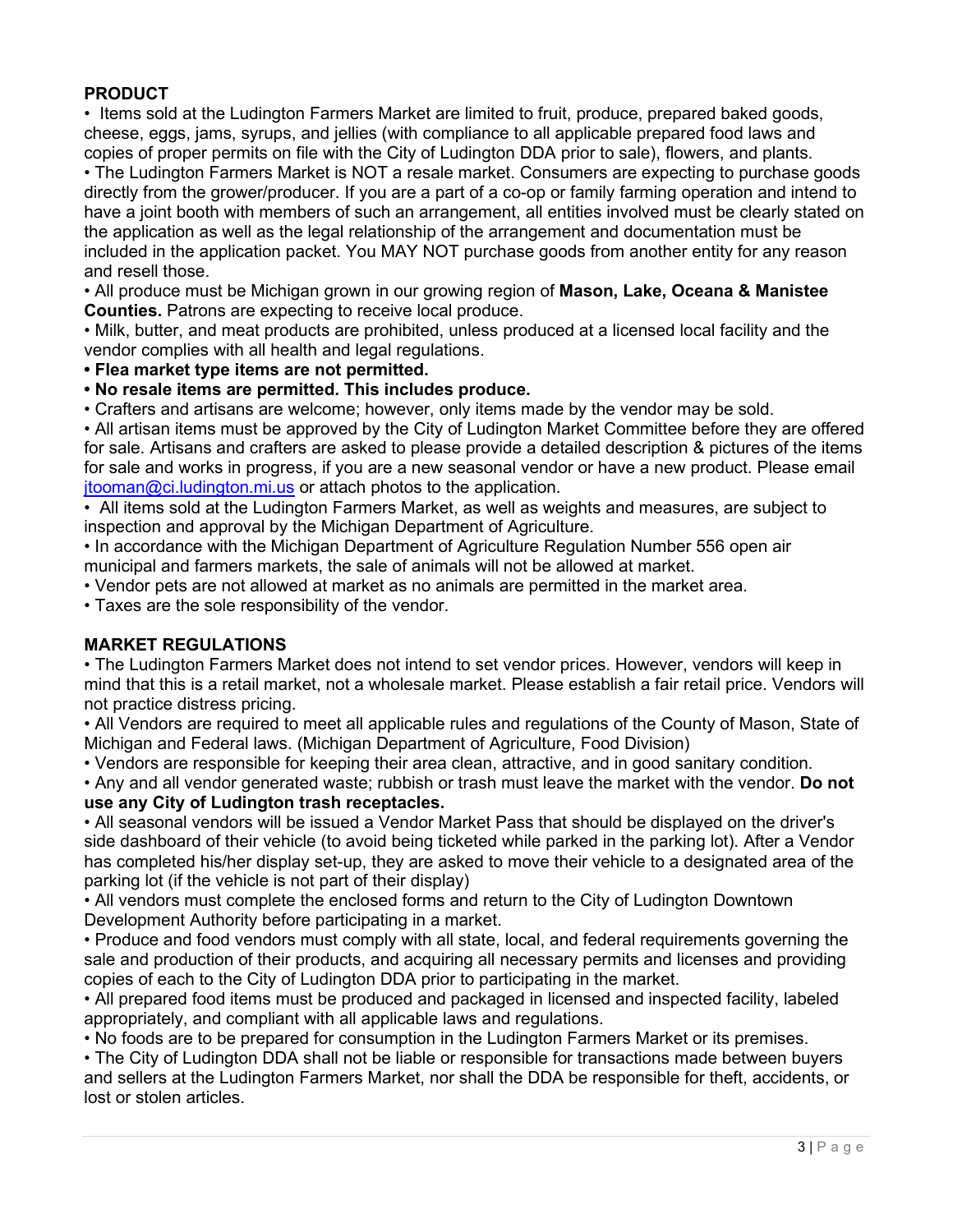#### **MARKET REGULATIONS (CONTINUED)**

• The market takes place rain or shine. Reimbursements of vendor fees are not made for unattended market days.

• Rules are subject to change by the City of Ludington DDA. The City of Ludington DDA reserves the right to expel or refuse admittance to any vendor or customer who exhibits disruptive behavior at the market, or violates any of the rules listed above.

#### **DISPUTES/CONCERNS**

• All disputes shall be settled by the Market Master.

• Any seller, daily or seasonal in violation of these rules is subject to suspension as determined by the Market Master. Violators shall forfeit rental of space.

• The directions of the Market Master must be complied with in all matters pertaining to the operation of the market. Complaints or appeals concerning the actions of the Market Master may be made in writing to the:

> **Community Development Department City of Ludington 400 S Harrison Street Ludington, MI 49431 [htykoski@ci.ludington.mi.us](mailto:htykoski@ci.ludington.mi.us) 231-845-6237 Fax: 231-845-1146**

#### PLEASE NOTE:

The Ludington Farmers Market is a relatively small market. With the goals outlined above it is our intent to keep a diverse and varied product mix. Produce duplications will occur as growing seasons and products change, however, the Ludington Farmers market reserves the right to limit the number of duplicate craft or vendor items for sale. We reserve the right to refuse daily admittance to those selling duplicate products already represented at the market.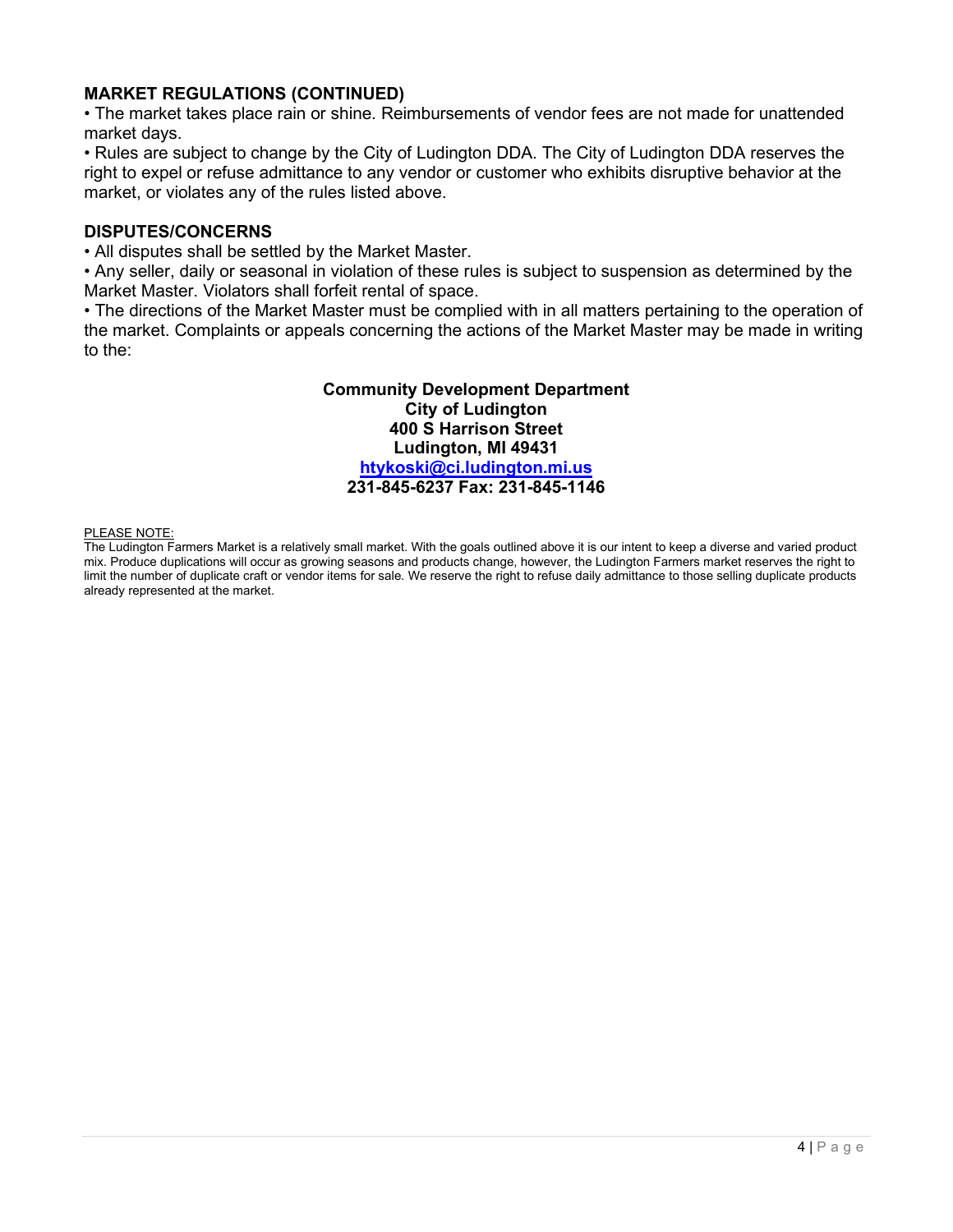

# LUDINGTON MARKET APPLICATION 2022

I would like to participate in the:

□ Farm Market on Fridays from 3-7pm □ Artisan Market on Thursdays from 2-6pm

| City:                                                                                                                          |                                     |                                             |
|--------------------------------------------------------------------------------------------------------------------------------|-------------------------------------|---------------------------------------------|
|                                                                                                                                |                                     |                                             |
|                                                                                                                                |                                     | Website: <u>___________________________</u> |
| The items we are planning to offer at the Ludington Farmers Market include:                                                    |                                     |                                             |
| □ Vegetables: list                                                                                                             | □ Baked goods*                      |                                             |
| $\Box$ Fruit : list                                                                                                            | $\Box$ Honey*                       |                                             |
| $\square$ Jams*                                                                                                                | $\square$ Syrups*                   |                                             |
| $\Box$ Herbs                                                                                                                   | $\Box$ Cheese                       |                                             |
| $\Box$ Eggs*                                                                                                                   | $\Box$ Wine (with approved license) |                                             |
| $\Box$ Flowers                                                                                                                 | □ Potted plants* license            |                                             |
| □ Musician/Entertainer                                                                                                         | □ Meats*                            |                                             |
| $\Box$ Artisan products (please describe and include pictures of your works in process, and with you pictured in one creating) |                                     |                                             |
| □ Other: <u>____________________</u>                                                                                           |                                     |                                             |
| List of items/ produce for sale:                                                                                               |                                     |                                             |

• *\*Please note that all prepared food and dairy items must be produced and packaged at a licensed and inspected location and properly packaged and stored. A copy of all relevant licenses and permits must be on file at the City of Ludington DDA office prior to these items being offered for sale at the Ludington Farmers Market.*

\_\_\_\_\_\_\_\_\_\_\_\_\_\_\_\_\_\_\_\_\_\_\_\_\_\_\_\_\_\_\_\_\_\_\_\_\_\_\_\_\_\_\_\_\_\_\_\_\_\_\_\_\_\_\_\_\_\_\_\_\_\_\_\_\_\_\_\_\_\_\_\_\_\_\_\_\_\_\_\_\_\_ \_\_\_\_\_\_\_\_\_\_\_\_\_\_\_\_\_\_\_\_\_\_\_\_\_\_\_\_\_\_\_\_\_\_\_\_\_\_\_\_\_\_\_\_\_\_\_\_\_\_\_\_\_\_\_\_\_\_\_\_\_\_\_\_\_\_\_\_\_\_\_\_\_\_\_\_\_\_\_\_\_\_  $\_$  ,  $\_$  ,  $\_$  ,  $\_$  ,  $\_$  ,  $\_$  ,  $\_$  ,  $\_$  ,  $\_$  ,  $\_$  ,  $\_$  ,  $\_$  ,  $\_$  ,  $\_$  ,  $\_$  ,  $\_$  ,  $\_$  ,  $\_$  ,  $\_$  ,  $\_$  ,  $\_$  ,  $\_$  ,  $\_$  ,  $\_$  ,  $\_$  ,  $\_$  ,  $\_$  ,  $\_$  ,  $\_$  ,  $\_$  ,  $\_$  ,  $\_$  ,  $\_$  ,  $\_$  ,  $\_$  ,  $\_$  ,  $\_$  ,  $\_$  ,  $\_$  ,  $\_$  ,  $\_$  ,  $\_$  ,  $\_$  ,  $\_$  ,  $\_$  ,  $\_$  ,  $\_$  ,  $\_$  ,  $\_$  ,  $\_$  ,  $\_$  ,  $\_$  ,  $\_$  ,  $\_$  ,  $\_$  ,  $\_$  ,  $\_$  ,  $\_$  ,  $\_$  ,  $\_$  ,  $\_$  ,  $\_$  ,  $\_$  ,  $\_$  ,  $\_$  ,  $\_$  ,  $\_$  ,  $\_$  ,  $\_$  ,  $\_$  ,  $\_$  ,  $\_$  ,  $\_$  ,  $\_$  ,

- *Copies of licenses should be available or displayed at your booth.*
- *NO Cottage Foods will be accepted. All items must be prepared in a licensed facility.*

#### **We plan to participate at the Ludington Farmers Market:**

- *Checks may be made payable to the City of Ludington*
- $\Box$  Season pass: Pavilion = \$175
- □ Seasonal dedicated parking spot: \$25
- $\Box$  Selected days: Daily pass = \$20 List days:

**ABSENT DAYS**: (if you are applying for a seasonal space, please list dates you will not be able to attend) If not known at this time please contact the market manager with as much advanced notice as possible. *YOU MAY NOT MISS MORE THAN 3 MARKETS TO BE A SEASONAL VENDOR*

 $\_$  ,  $\_$  ,  $\_$  ,  $\_$  ,  $\_$  ,  $\_$  ,  $\_$  ,  $\_$  ,  $\_$  ,  $\_$  ,  $\_$  ,  $\_$  ,  $\_$  ,  $\_$  ,  $\_$  ,  $\_$  ,  $\_$  ,  $\_$  ,  $\_$  ,  $\_$  ,  $\_$  ,  $\_$  ,  $\_$  ,  $\_$  ,  $\_$  ,  $\_$  ,  $\_$  ,  $\_$  ,  $\_$  ,  $\_$  ,  $\_$  ,  $\_$  ,  $\_$  ,  $\_$  ,  $\_$  ,  $\_$  ,  $\_$  ,